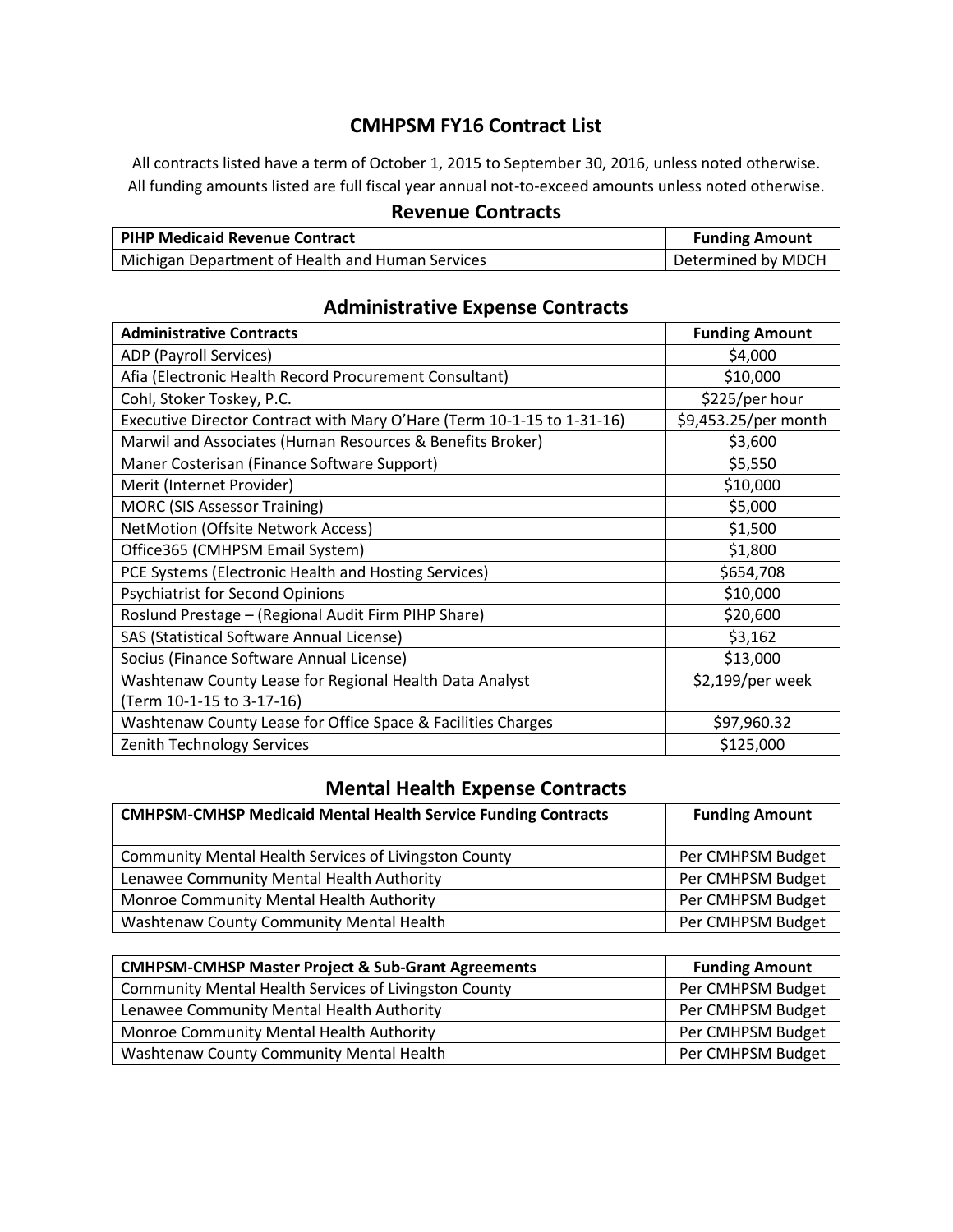## **Substance Use Disorder Contracts**

| <b>SUD ROSC Core Provider Contracts</b>               | <b>Funding Amount</b> |
|-------------------------------------------------------|-----------------------|
| Lenawee Community Mental Health Authority             | \$747,430             |
| Community Mental Health Services of Livingston County | \$746,900             |
| Dawn Inc.                                             | \$800,000             |
| Home of New Vision                                    | \$800,000             |

| <b>SUD Prevention Contracts</b>                     | <b>Funding Amount</b> |
|-----------------------------------------------------|-----------------------|
| <b>Lenawee County SUD Prevention</b>                |                       |
| Lenawee Community Mental Health                     | \$163,000             |
| <b>Livingston County SUD Prevention</b>             |                       |
| Livingston County Catholic Charities                | \$410,000             |
| <b>Monroe County SUD Prevention</b>                 |                       |
| <b>Catholic Charities of Southeast Michigan</b>     | \$99,703              |
| Monroe Intermediate School District                 | \$114,444             |
| Karen Bergbower and Associates - DYTUR Funding      | \$28,575              |
| <b>Washtenaw County SUD Prevention</b>              |                       |
| <b>Catholic Social Services of Washtenaw County</b> | \$75,994              |
| Washtenaw Project - Fiduciary TBD                   | \$228,392             |

| <b>SUD Fee-For-Service Contracts</b>                                         | <b>Funding Amount</b>      |
|------------------------------------------------------------------------------|----------------------------|
| All fee-for-service SUD service contract expenditures are based on medically |                            |
| necessary authorizations within the overall service budget, expensed by the  |                            |
| consumers funding source eligibility (Medicaid, Healthy Michigan Medicaid,   |                            |
| Block Grant & PA2 Funding).                                                  |                            |
| Ann Arbor Treatment Center                                                   | <b>SUD Fee-For-Service</b> |
| Catholic Charities of Southeast Michigan                                     | SUD Fee-For-Service        |
| Dawn Inc. (Long Term Residential)                                            | <b>SUD Fee-For-Service</b> |
| Hegira (Canton, Westland)                                                    | <b>SUD Fee-For-Service</b> |
| Holy Cross/Kairos                                                            | <b>SUD Fee-For-Service</b> |
| Women Empowering Women (Paula's House)                                       | <b>SUD Fee-For-Service</b> |
| Personalized Nursing Light House                                             | <b>SUD Fee-For-Service</b> |
| <b>Premier Services</b>                                                      | <b>SUD Fee-For-Service</b> |
| Rainbow Center of Michigan (Monroe, Taylor)                                  | <b>SUD Fee-For-Service</b> |
| Sacred Heart Rehab                                                           | <b>SUD Fee-For-Service</b> |
| Salvation Army Harbor Light                                                  | <b>SUD Fee-For-Service</b> |
| <b>Touchstone Recovery</b>                                                   | <b>SUD Fee-For-Service</b> |
| <b>Trinity Health - Greenbrook</b>                                           | <b>SUD Fee-For-Service</b> |
| <b>UMATS (University of Michigan)</b>                                        | <b>SUD Fee-For-Service</b> |
| <b>Victory Clinic</b>                                                        | <b>SUD Fee-For-Service</b> |